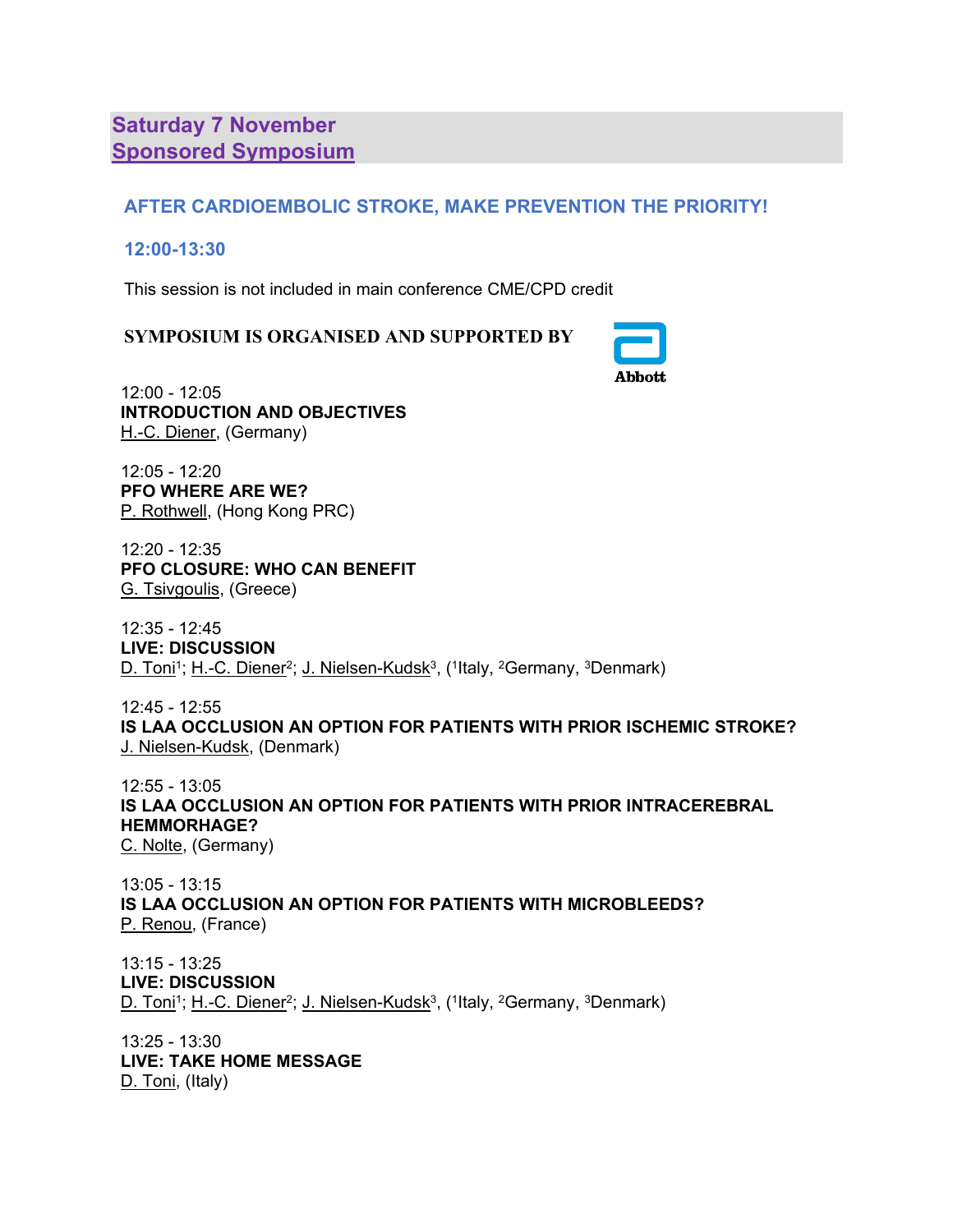## **AIS Therapy in 2020 – From Fundamentals to Guidelines**

#### **12:00-13:30**

This session is not included in main conference CME/CPD credit

#### **SYMPOSIUM IS ORGANISED AND SUPPORTED BY**



**Chairs: J. Ferrari, (Austria) C. Levi, (Australia)** 

12:00 - 12:03 **Introduction** J. Ferrari, (Austria)

12:03 - 12:19 **The clot: Fundamentals and Therapeutic Implications** A. Demchuk, (Canada)

12:19 - 12:35 **Is IVT needed before EVT?** M. Mazighi, (France)

12:35 - 12:51 **AIS Therapy: Risk Benefit Ratio Improvement** O. Pontes-Neto, (Brazil)

12:51 - 13:07 **Imaging Techniques** K. Muir, (United Kingdom)

13:07 - 13:23 **Conclusion: Current Guidelines and Future Directions in AIS Therapy** C. Levi, (Australia)

13:23 - 13:30 **Live Q&A** J. Ferrari<sup>1</sup>; A. Demchuk<sup>2</sup>; M. Mazighi<sup>3</sup>; O. Pontes-Neto<sup>4</sup>; K. Muir<sup>5</sup>; C. Levi<sup>6</sup>, (1Austria, 2Canada, 3France, 4Brazil, 5United Kingdom, 6Australia)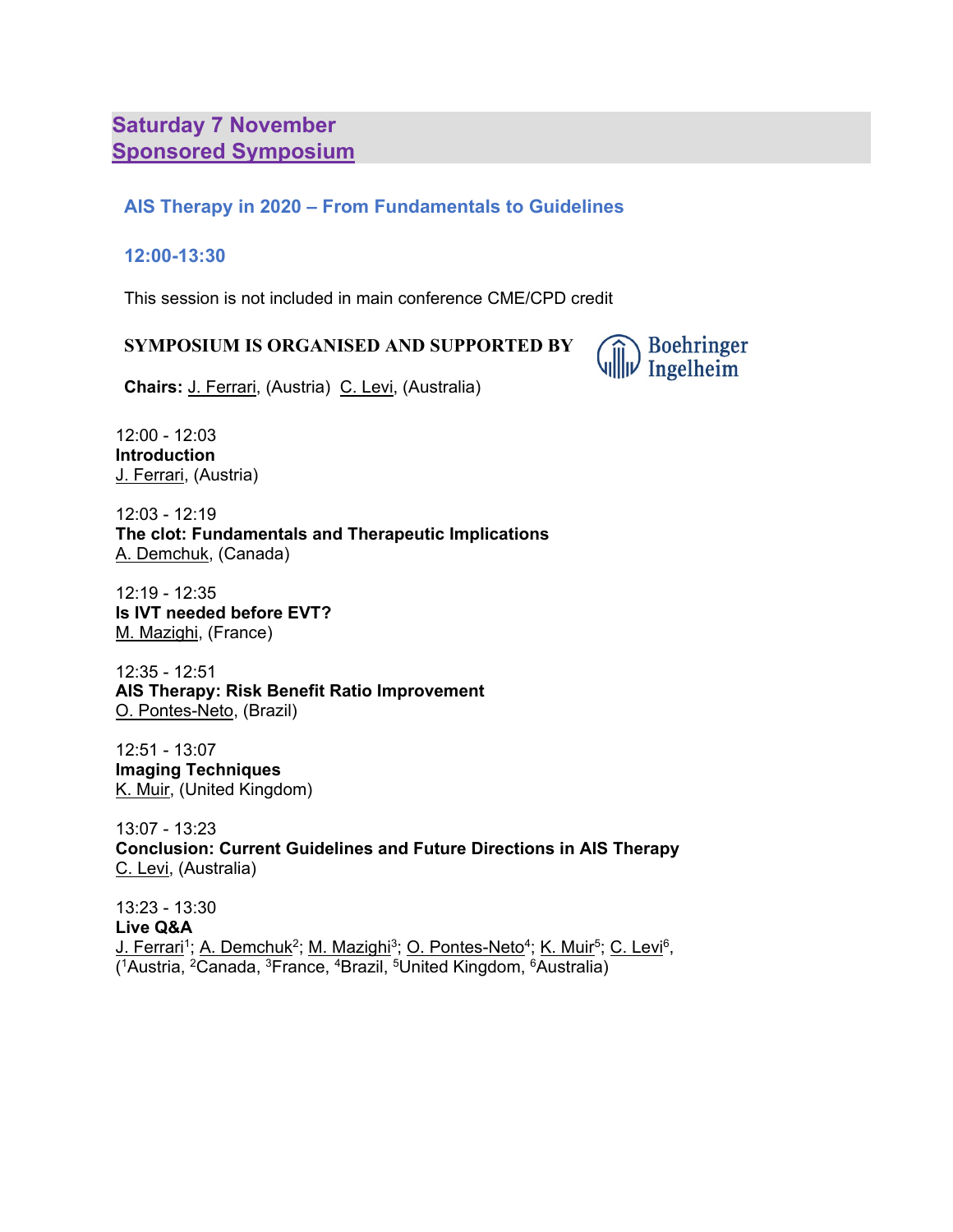## **Balancing benefits versus risks for your AF patients: preventing stroke and managing consequences**

#### **12:00-13:10**

This session is not included in main conference CME/CPD credit

#### **SYMPOSIUM IS ORGANISED AND SUPPORTED BY**



**Co-Chair** s: M. Grond<sup>1</sup>; R. Bernstein<sup>2</sup>

12:00 - 12:05 **Welcome and introduction: our choices matter** M. Grond, (Germany)

12:05 - 12:10 **LIVE Q&A** M. Grond, (Germany)

12:10 - 12:15 **Why choose dabigatran for stroke prevention in patients with AF?** R. Bernstein, (United States of America)

12:15 - 12:20 **LIVE Q&A** R. Bernstein, (United States of America)

 $12:20 - 12:25$ **Management of ICH and ischemic stroke: what is the role of anticoagulant reversal?** M. Grond<sup>1</sup>; A. Tomek<sup>2</sup>, (<sup>1</sup>Germany, <sup>2</sup>Czech Republic)

12:25 - 12:30 **LIVE Q&A** M. Grond<sup>1</sup>; A. Tomek<sup>2</sup>, (<sup>1</sup>Germany, <sup>2</sup>Czech Republic)

12:30 - 12:35 **Looking beyond AF: what have we learnt from RE-SPECT CVT?** R. Lemmens, (Belgium)

12:35 - 12:40 **LIVE Q&A** R. Lemmens, (Belgium)

12:40 - 13:10 **Your questions answered: audience Q&A** M. Grond<sup>1</sup>; R. Bernstein<sup>2</sup>; A. Tomek<sup>3</sup>; R. Lemmens<sup>4</sup>, (<sup>1</sup>Germany, <sup>2</sup>United States of America, <sup>3</sup>Czech Republic, 4Belgium)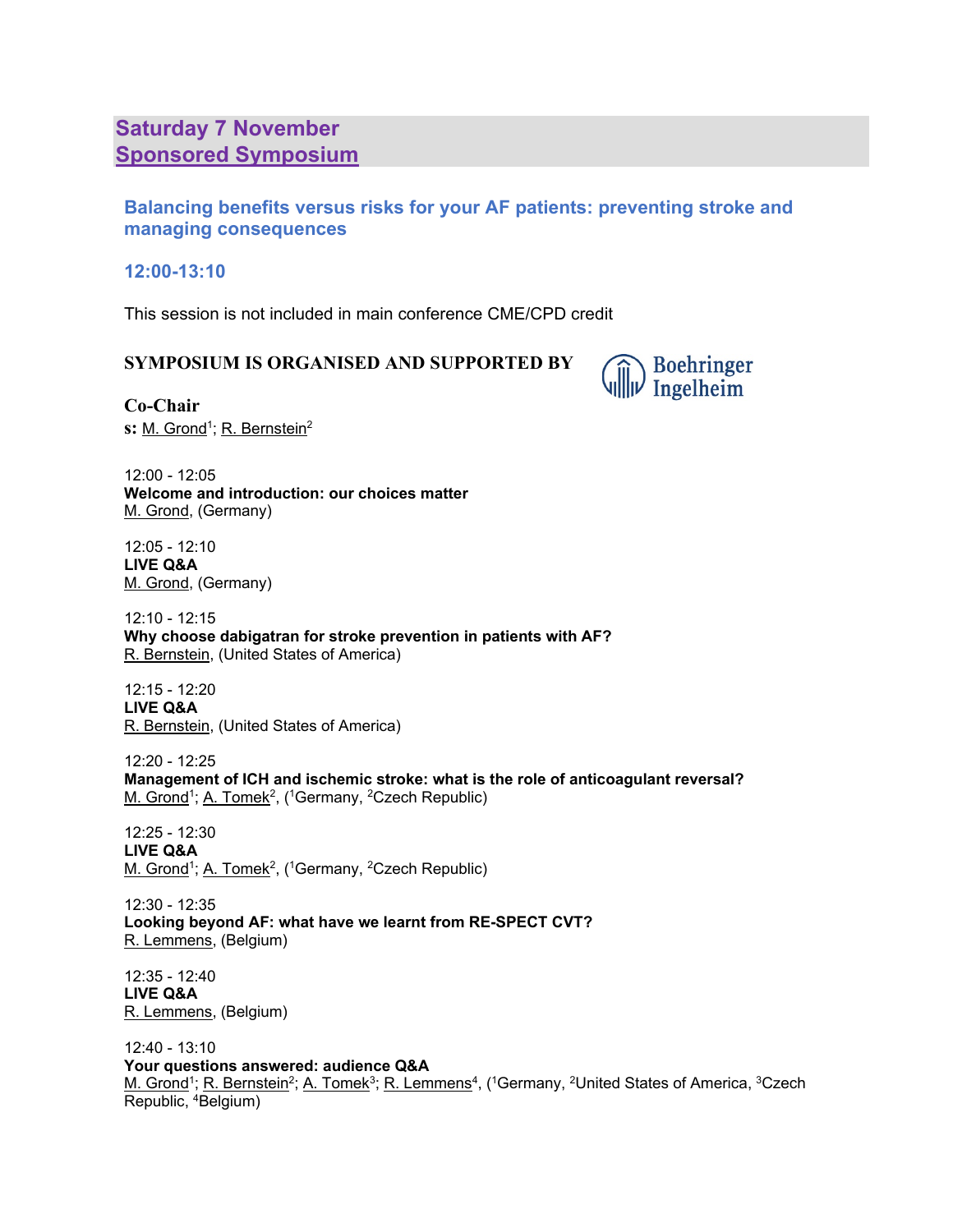# **Saturday 7 November Sponsored Symposium**

**DOAC-Associated Intracranial Bleeds: The Challenge of Limiting Hematoma Expansion**

**12:30-13:30**

This session is not included in main conference CME/CPD credit

# **SYMPOSIUM IS ORGANISED AND SUPPORTED BY ALEXION**

12:30 - 12:35 **Welcome and Introduction** W. Lang<sup>1</sup>; S. Schwab<sup>2</sup>, (<sup>1</sup>Austria, <sup>2</sup>Germany)

 $12:35 - 12:50$ **Unmet Need and Guideline Recommendations for Anti-FXa-Related ICH** T. Steiner, (Germany)

12:50 - 13:05 **Andexanet Alfa: Clinical Data and its Relevance for Treatment of Hemorrhagic Stroke** P. Kermer, (Germany)

13:05 - 13:20 **Andexanet Alfa as a New Tool to Limit Hematoma Expansion** H. Huttner, (Germany)

13:20 - 13:30 **Discussion and Farewell** W. Lang<sup>1</sup>; S. Schwab<sup>2</sup>, (<sup>1</sup>Austria, <sup>2</sup>Germany)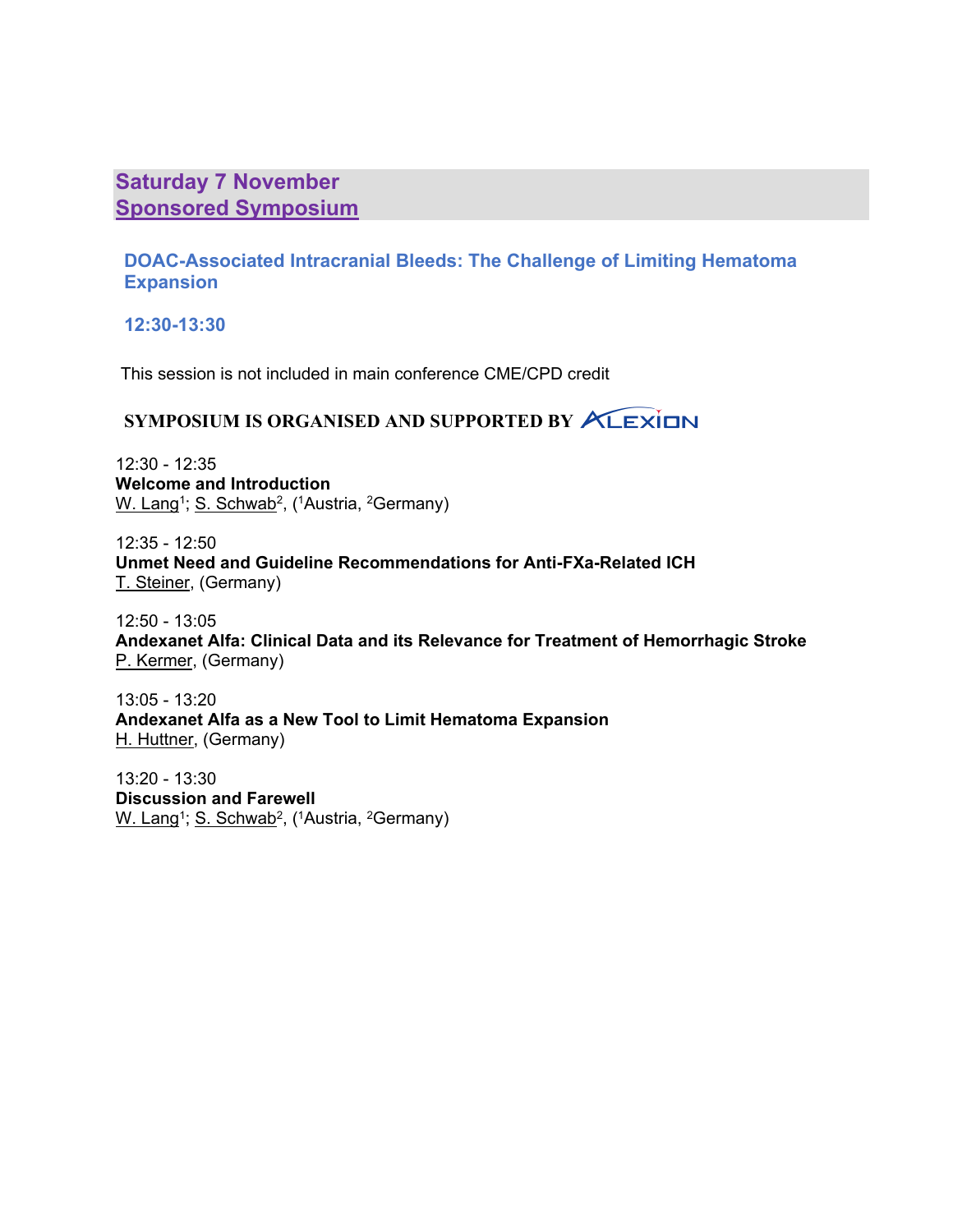### **How to reduce vascular risk in your patients post-stroke New data on LDL-C lowering and the effect of PCSK9 inhibitors**

#### **12:00-13:30**

This session is not included in main conference CME/CPD credit

# **SYMPOSIUM IS ORGANISED AND SUPPORTED BY AMGEN**

**Co-Chairs:** G. Ntaios, (Greece) P. Amarenco, (France)

12:00 - 12:05 **Raising the bar for cardiovascular risk management after stroke** G. Ntaios, (Greece)

12:05 - 12:20 **Lipid management for stroke prevention: the evidence** P. Amarenco, (France)

12:20 - 12:35 **PCSK9 inhibitors: LDL-C lowering and secondary stroke prevention** C. Gerloff, (Germany)

12:35 - 12:50 **Beyond trials: real-world evidence and personal experience with PCSK9 inhibitors** H. Milionis, (Greece)

12:50 - 13:00 **Identifying very-high-risk patients** G. Ntaios, (Greece)

13:00 - 13:30 **Live: Panel discussion, audience Q&A and close** G. Ntaios (Greece)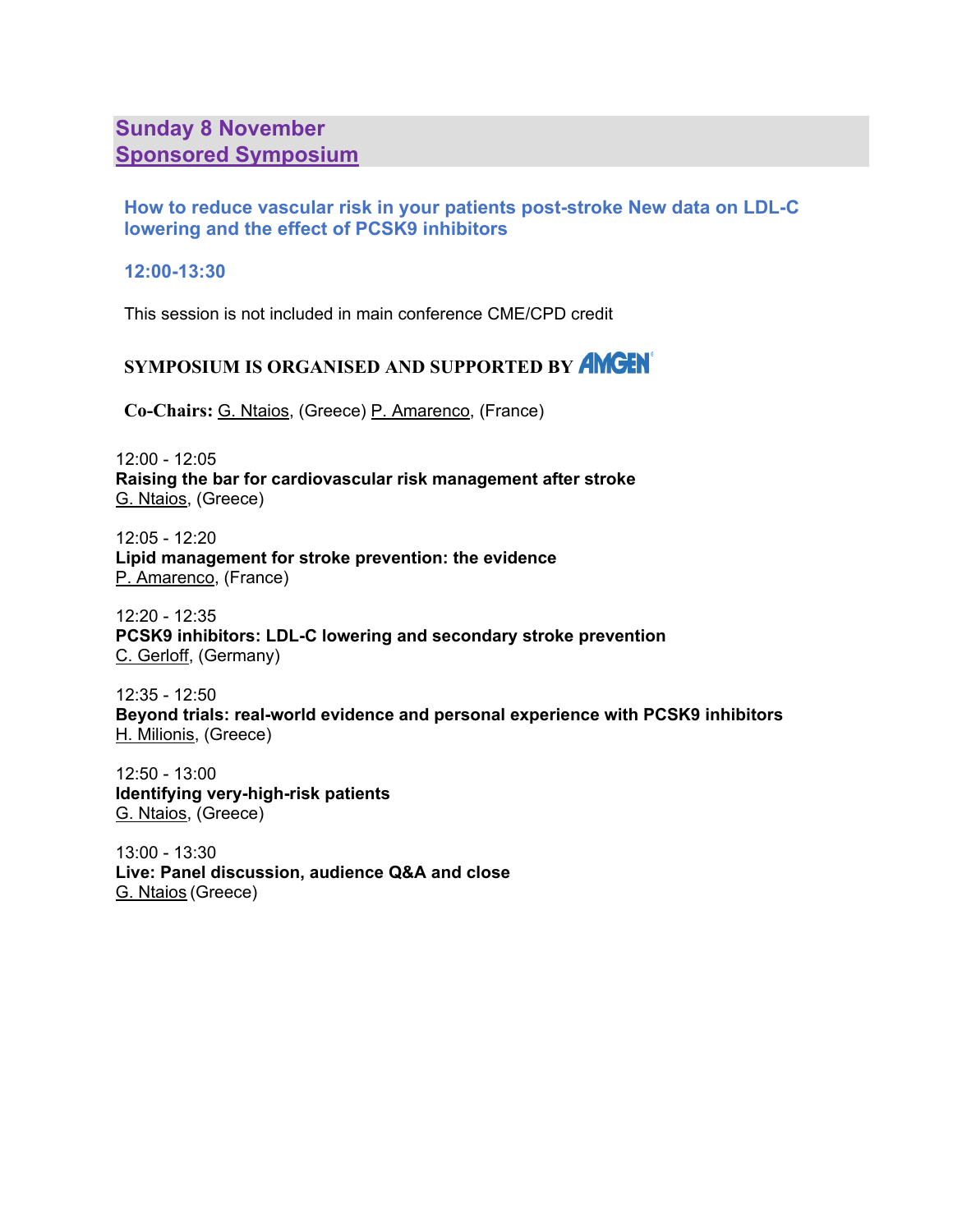**Dual antiplatelet therapy for acute stroke and TIA: Current best practice and emerging strategies**

**12:00-13:30**

**This symposium accredited by the European Board for Accreditation in Cardiology (EBAC) for 1 hour of external CME credits.**

## **SYMPOSIUM IS ORGANISED AND SUPPORTED BY RADCLIFFE CARDIOLOGY SUPPORTED BY AN UNRESTRICTED EDUCATIONAL GRANT FROM** AstraZeneca

**Chair:** P. Amarenco, (France)

12:00 - 12:05 **Chairperson's welcome and introduction** P. Amarenco, (France)

12:05 - 12:20

**Secondary prevention following acute minor stroke or TIA: Understanding the ongoing risk** P. Rothwell, (Hong Kong PRC)

12:20 - 12:40

**Current best practice: Evidence-based antiplatelet therapy for secondary stroke prevention** P. Amarenco, (France)

12:40 - 12:55 **Evolving role of dual antiplatelet therapy for stroke prevention: Advancing best practice for patients at high risk** S. Johnston, (United States of America)

12:55 - 13:10 **Clinical decision making for the patient presenting with acute stroke** P. Schellinger, (Germany)

13:10 - 13:25 **Live Q&A** P. Amarenco<sup>1</sup>; P. Rothwell<sup>2</sup>; S. Johnston<sup>3</sup>; P. Schellinger<sup>4</sup>, (<sup>1</sup>France, <sup>2</sup>Hong Kong PRC, <sup>3</sup>United States of America, 4Germany)

13:25 - 13:30 **Summary and close** P. Amarenco, (France)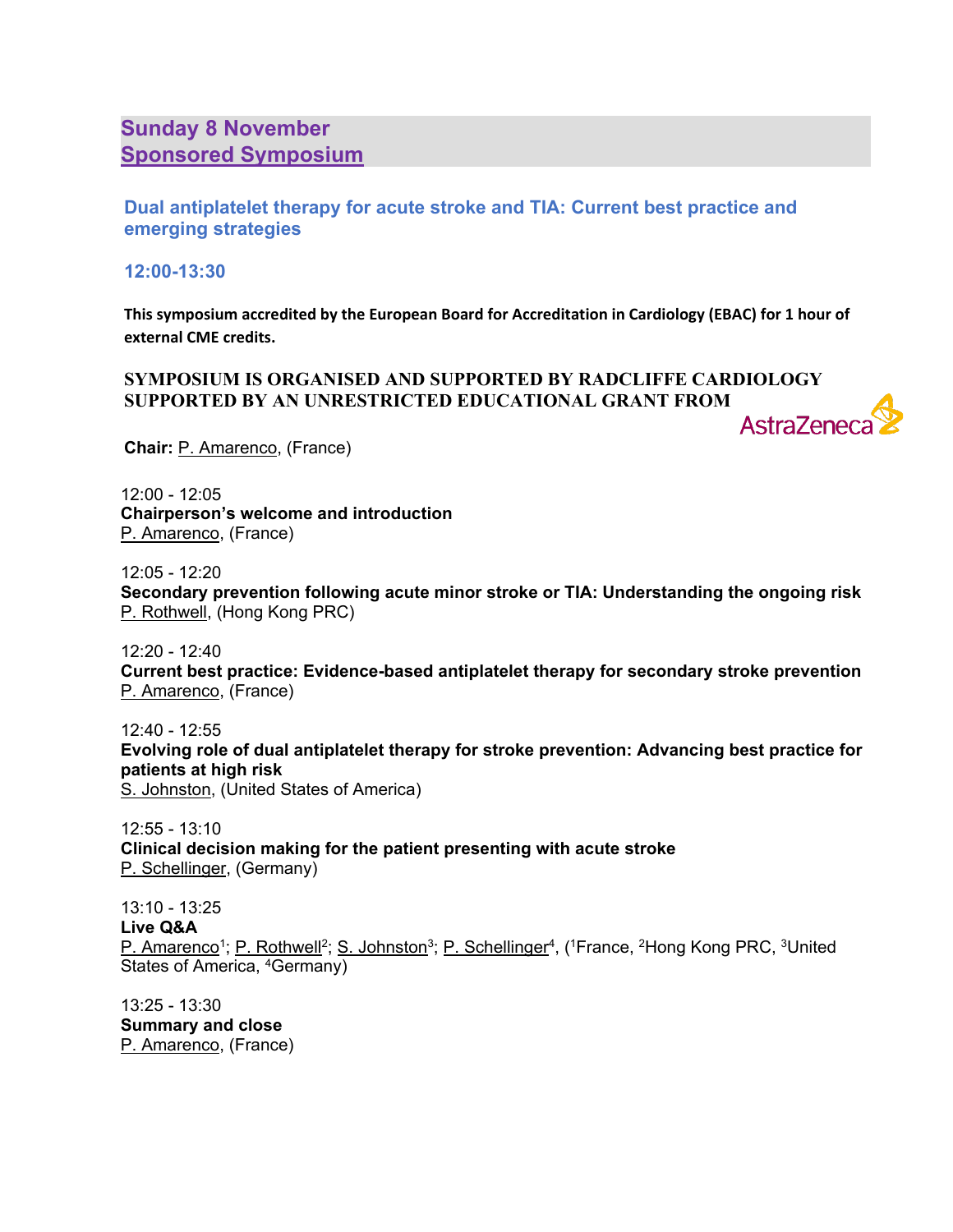**Sunday 8 November Sponsored Symposium**

## **Stroke Care Taking Flight with The Wings of Angels**

**12:00-13:30**

This session is not included in main conference CME/CPD credit

## **SYMPOSIUM IS ORGANISED AND SUPPORTED BY**

LEAVE YOUR LEGAC

**Chair:** W. Hacke (Germany)

12:00 - 12:15 **The Angels Journey Across the World** V. Caso, (Italy)

12:15 - 12:30 **Philippines: Success Is Possible Even in Challenging Environments** G. Siena Mariano, (Philippines), R. Urgel Esagunde (Philippines)

12:30 - 12:45 **Egypt: Gaining Momentum Through Simulations** H. Aref, (Egypt)

12:45 - 13:00 **Brazil: The Next Frontier: Connecting Pre- with In-Hospital Stroke Care** S. Martins, (Brazil)

13:00 - 13:15 **Czech Republic: From Hospitals to Regions** R. Mikulik, (Czech Republic)

13:15 - 13:30 **Live: Question and Answer Session** W. Hacke<sup>1</sup>; V. Caso<sup>2</sup>; G. Siena Mariano<sup>3</sup>; H. Aref<sup>4</sup>; S. Martins<sup>5</sup>; R. Mikulik<sup>6</sup>, R. Urgel Esagunde <sup>7</sup> (1Germany, 2Italy, 3Philippines, 4Egypt, 5Brazil, 6Czech Republic, 7Philippines)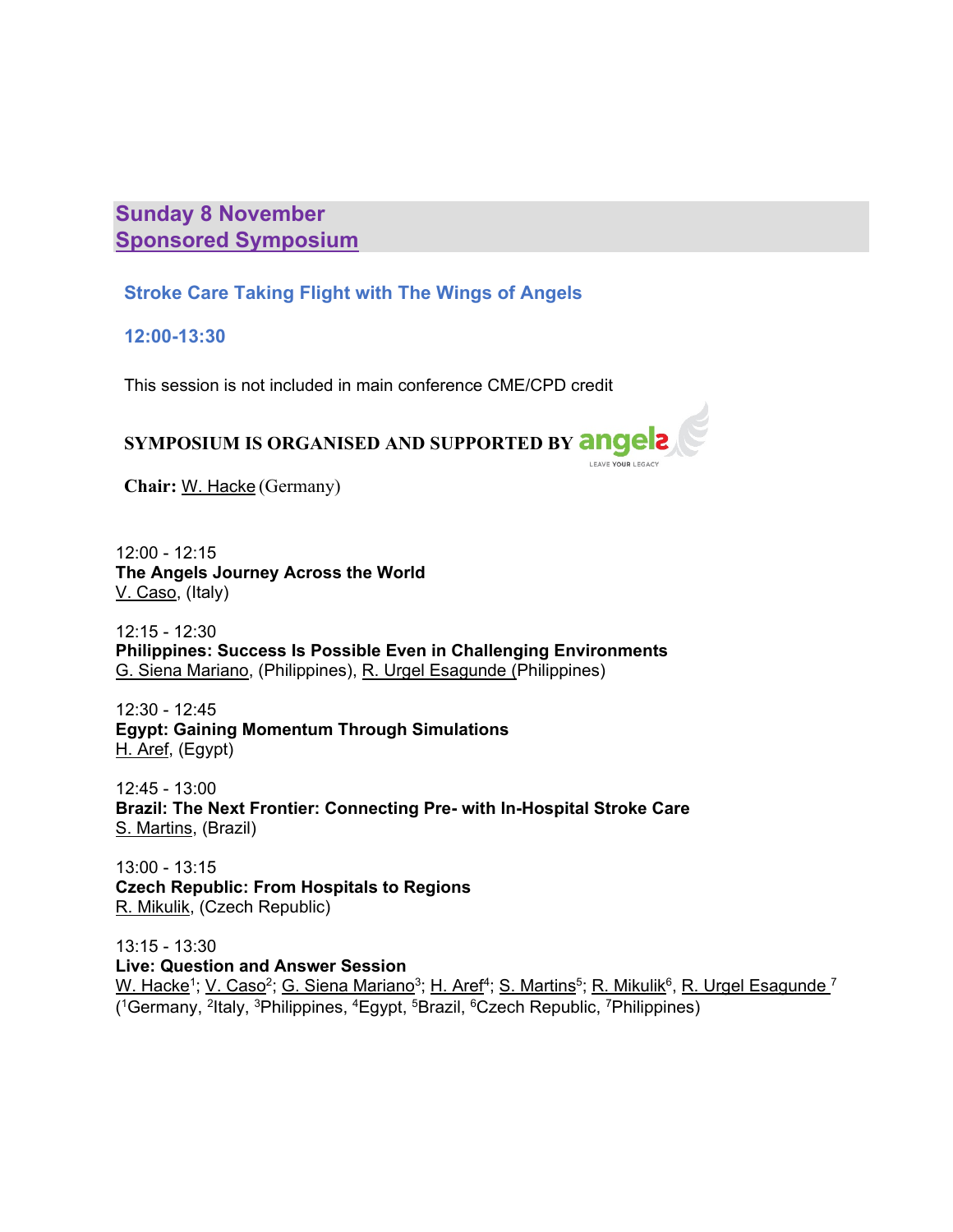## **Sunday 8 November Sponsored Symposium**

### **Managing anticoagulation in elderly atrial fibrillation patients with multimorbidities: acute phase and secondary prevention of stroke**

**12:00-13:30**

This session is not included in main conference CME/CPD credit

## **SYMPOSIUM IS ORGANISED AND SUPPORTED BY**



12:00 - 12:10 **Welcome and introduction** R. Collins, (Ireland)

12:10 - 12:30 **AF patients with cerebrovascular events: management of the acute phase** P. Vanacker, (Belgium)

12:30 - 12:50 **Secondary stroke prevention in AF patients with multi-morbidities: evidence from clinical trials and routine care** M. Voško, (Austria)

12:50 - 13:10 **Anticoagulating AF patient with a history of haemorrhagic stroke: insights from complex patient cases** M. Paciaroni, (Italy)

13:10 - 13:25 **Live: Panel discussion** R. Collins<sup>1</sup>; P. Vanacker<sup>2</sup>; M. Voško<sup>3</sup>; M. Paciaroni<sup>4</sup>, (<sup>1</sup>Ireland, <sup>2</sup>Belgium, <sup>3</sup>Austria, <sup>4</sup>Italy)

13:25 - 13:30 **Summary and conclusion** R. Collins, (Ireland)